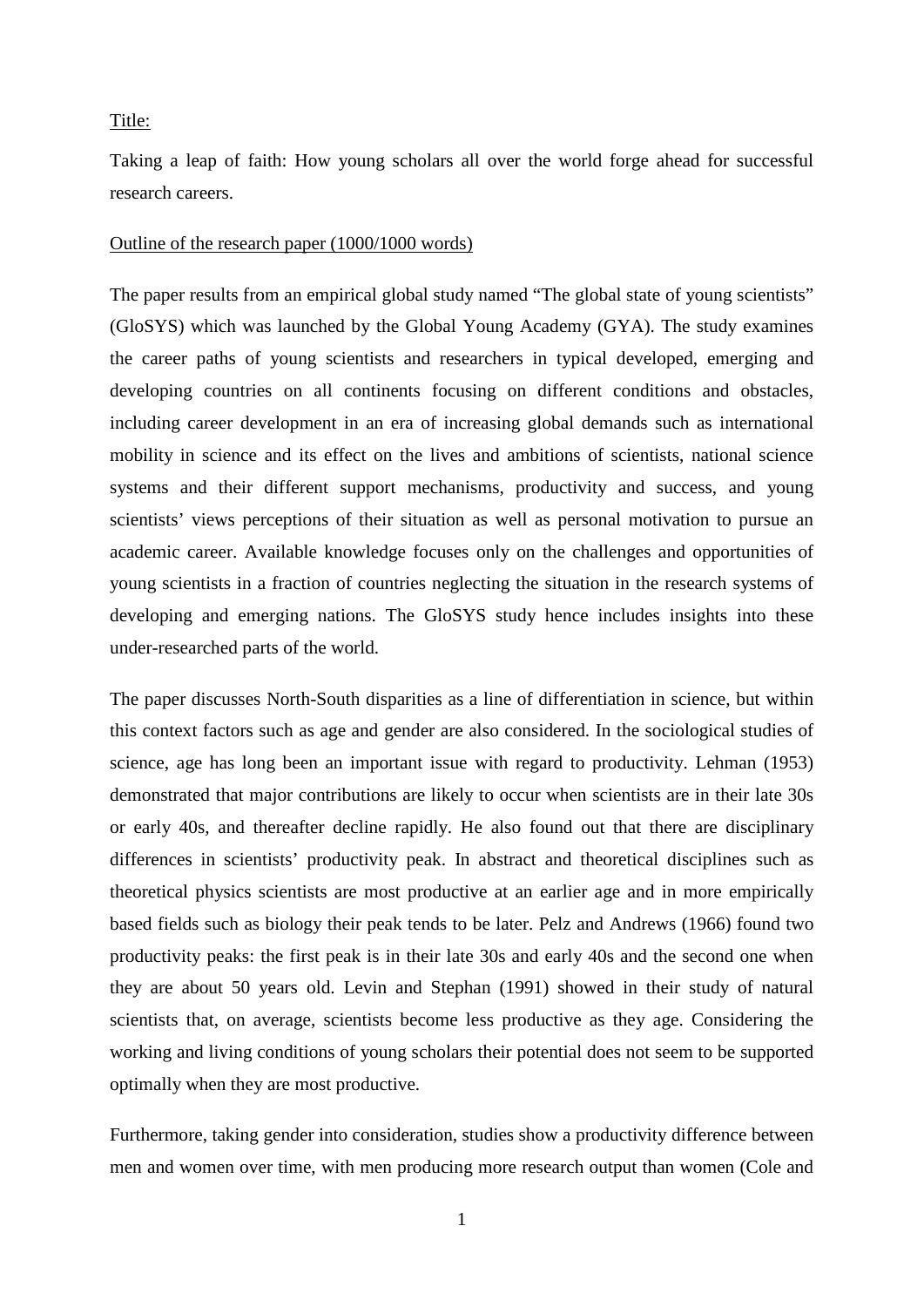Zuckerman 1984; Long 1992; Nakhaie 2002; Symonds et al. 2006; Taylor et al. 2006; Ledin et al.2007; Abramo et al. 2009). However, evidence shows that gender differences do not have a bearing on citations per publication (Penas and Willett 2006; Ledin et al. 2007; Tower et al. 2007), or the differences have a reverse effect; women having higher citation rates than men (Long 1992; Powell et al. 2009). Symonds et al (2006) suggest that especially the careers of young scientists are affected by a productivity gap and gender differences in performances. The impact of age and gender are therefore considered in all cultural contexts of the study.

A structural challenge in discussing and analysing *the global state of young scientists* is the duality between an international system of science and national higher education systems. This paper reflects on the increasingly mobile and international careers of young scientists, working in a profession where knowledge is produced in a global competitive context but also in environments strongly shaped by local and national institutions. The paper hence proposes a number of ideas which consider contemporary, global challenges and opportunities young scientists face when pursuing career advancement in different parts of the world.

One of the central goals of most young scholars is becoming fully established in their disciplines. In higher education this is usually accompanied by pursuing access to a permanent position, considering that this allows candidates to leave behind the insecurity of temporary contracts. This qualification phase is characterized by a high level of flexibility with regard to career options, geographical mobility, uncertainty and the need for high efficiency. However, moving into the security of a stable position and becoming an accepted member of the profession is a challenge. Opportunities for career advancement increasingly preoccupy highly trained young scientists. The gap between expectation and reality is growing as the Annual Postdoc Survey 2012 conducted by Science Careers shows: 56% of current postdocs in different world regions expected a tenure-track position in 2012, whereas only 21% achieved this goal – 16% less than in 2010. Yet, a career in academia is still an appealing career path.

The paper presents findings from the GloSYS project, which were gathered from 50 qualitative interviews and an international survey in selected countries (Canada, Chile, Germany, Philippines and South Africa). The most important points affecting the career development of young scholars is discussed. The paper considers North-South disparities and highlights the differences in opportunities and possible hazards that academic career trajectories hold in developed, emerging and developing economies, but also focuses on the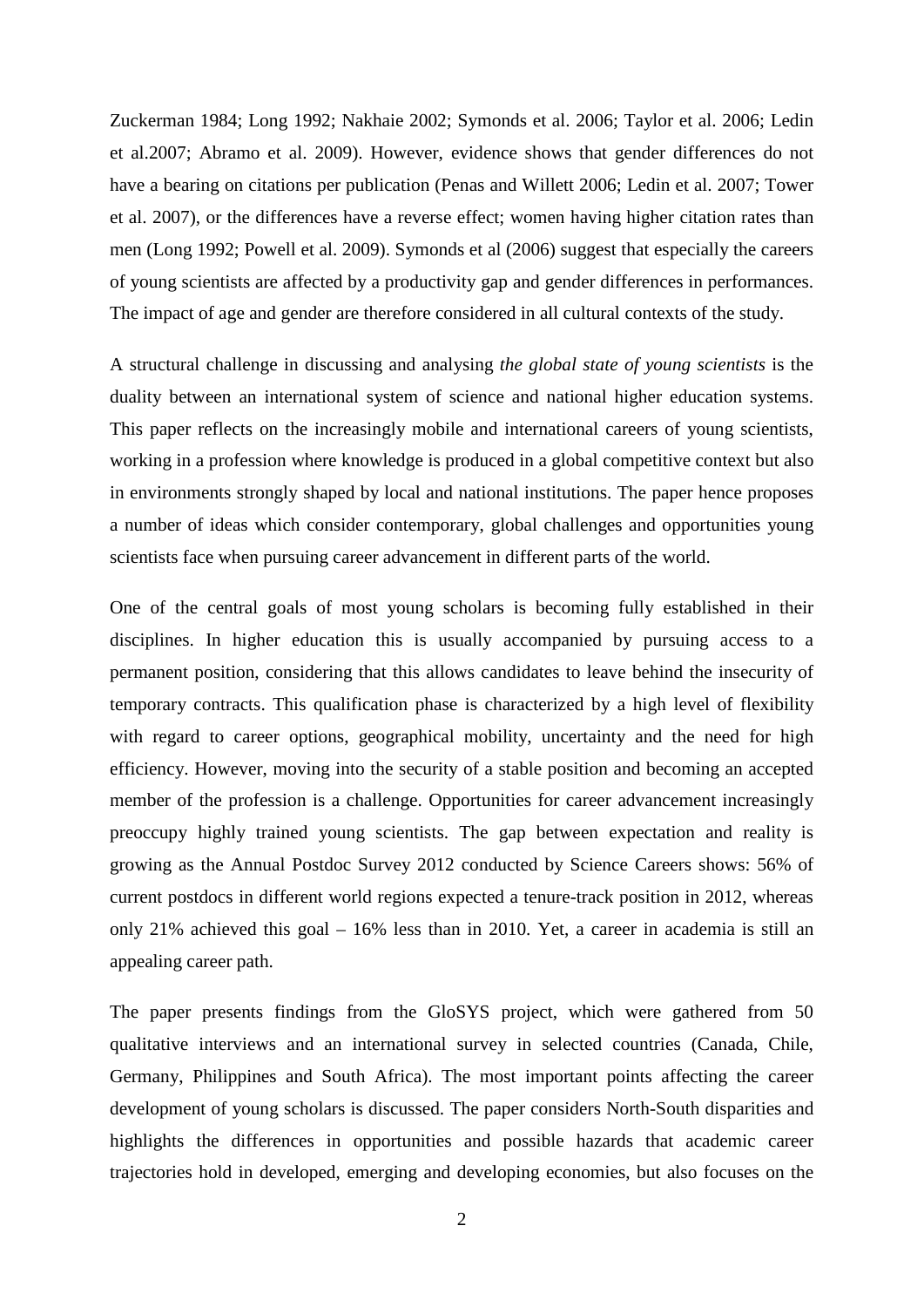shared concerns young scholars experience about their career paths with regard to their national contexts.

Career path and assessment criteria along the way appear ambiguous and vague to many young scholars. An increase in transparency and fairness of the assessment process is therefore perceived as necessary conditions for the career development of young scholars and are also regarded pre–requisites for diversity and sustainability in science. The importance of mentoring and guidance is also highlighted in this context.

The paper also examines the training of young scientists, which often leaves them poorly equipped for specific duties and responsibilities. Apart from conducting research, young scientists lack formal training in teaching, preparing grant applications, group management and science communication. Furthermore they are often short of opportunities to contribute meaningfully in projects and collaborate with relevant partners. This strongly relates to to the availability of adequate support structures young scholars can rely on.

A good work-life balance, fair payment and an acceptable workload are the pre-conditions for job satisfaction. Other factors such as an adequate infrastructure and the availability of startup grants, an increase in job stability and family-friendly policies allow young scientists the freedom to be creative and productive while balancing professional and personal duties, but they also enhance the progress of the national science and innovation systems.

## References:

Ambro, G., D'Angelo, C.A. and Caprasecca, A. (2009): Gender differences in research productivity: A bibliometric analysis of the Italian academic system, Scientometrics, 79(3), 517-539.

Cole, J. R. and Zuckerman, H. (1984) 'The Productivity Puzzle: Persistence and Change in Patterns of Publication of Men and Women Scientists', in M.W. Steinkamp & M.L. Maehr (eds), Advances in Motivation and Achievement (Greenwich, CT: JAI): 217–56.

Ledin, A., Bornmann, L., Gannon, F. and Wallon, G. (2007): A persistent problem – traditional gender roles hold back female scientists, EMBO Reports, 8(11), 982-087.

Lehman, Harvey C. (1953) Age and Achievement (Princeton, NJ: Princeton University Press). Levin, S. and Stephan, P. (1991): Research Productivity over the Life Cycle: Evidence for Academic Scientists, American Economic Review 81(1): 114–32.

Long, J. S. (1992): Measure of Sex Differences in Scientific Productivity, Social Forces 71(1): 159–78.